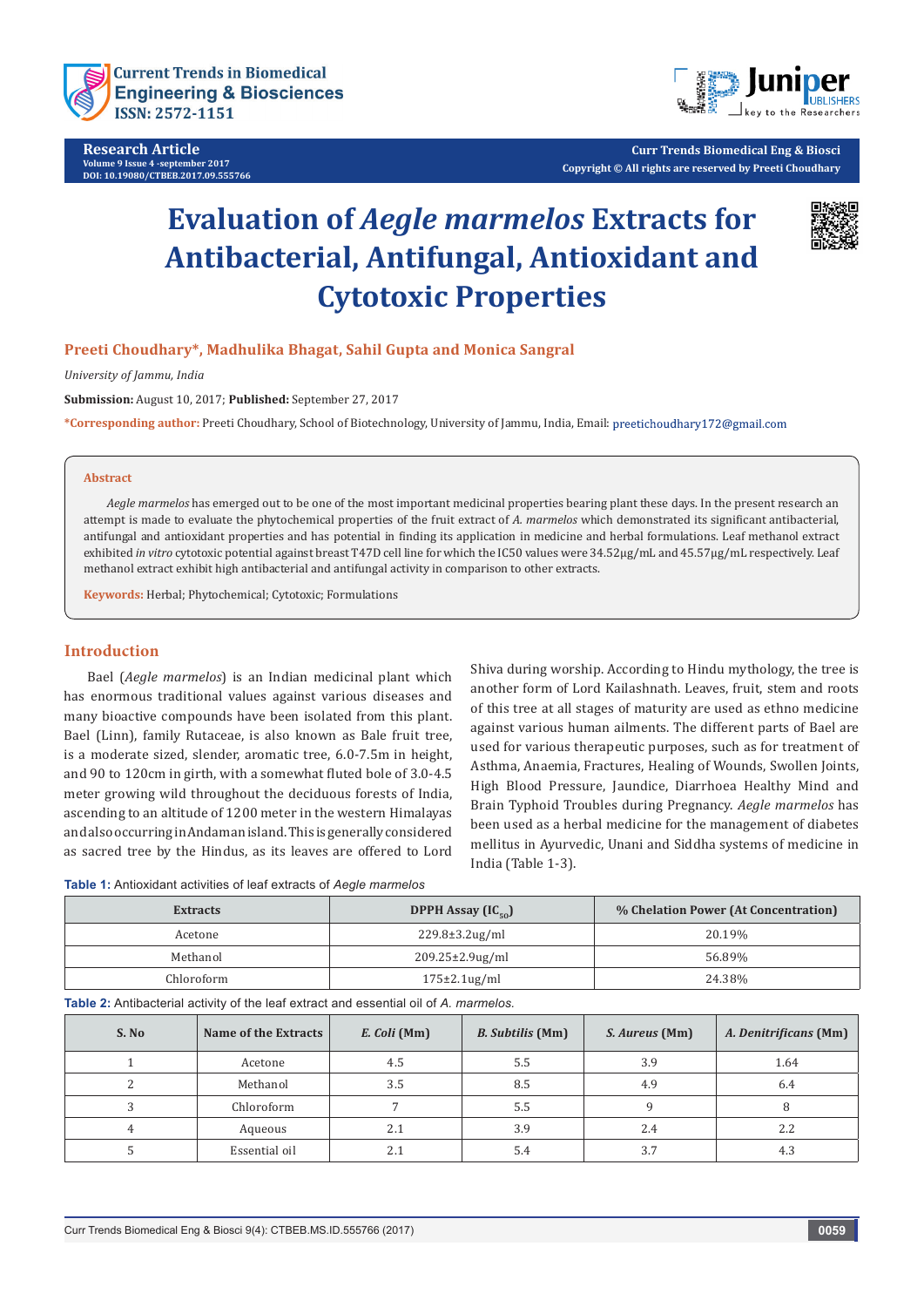| S. no | Name of the extracts | B. specifera (cm) | C. lunata (cm) | A. Alternata (cm) |
|-------|----------------------|-------------------|----------------|-------------------|
|       | Acetone              | 13.9              | 14.9           | 11.8              |
|       | Methanol             | 14.1              | 19.3           | 11.9              |
|       | Chloroform           | 13.4              | 14.2           | 12.1              |
|       | Aqueous              | 2.3               | 1.9            | 2.7               |
|       | Essential oil        | 14.6              | 13.5           | 12.3              |

**Table 3:** Antifungal activity of leaf extracts and essential oil of *A. Marmelos.*

The plant has been employed for long time in folk therapy. Poultice made of leaves are used for ophthalmia and ulcers. The leaves are use to lowering the blood glucose levels [1]. Other actions like antifungal [2], antibacterial, antiprotozoal [3], antispermatogenic [4] are also reported. The plant has been found to contain number of phytoconstituents like aegeline, agelinine, rutin, sterol, -sitosterol, -D-glucoside, marmesinine [5], lupeol, tannins, phlobatannins, flavonoids, umbelliferone, quercetin and volatile oils (Eugenol and methyl eugenol) [6]. It has been reported that leaves possess cardiotonic effect, antifungal, analgesic and antioxidant activities [7]. No scientific evaluation of antioxidant activity of *A. marmelos* has been reported so far. Therefore, it was thought worthwhile to evaluate antioxidant activity of *A. marmelos* to confirm its folk medicine claim. Many naturally occurring products have been reported to contain large amount of antioxidant other then vitamin C, E and carotenoid [8]. These antioxidant play a vital role in delaying, intercepting or preventing oxidative reactions, catalyse by free radical [9]. This antioxidant activity might be due to the presence of phenolic compounds such as 002 Afr. J. Plant Sci. flavonoids [10], phenolic acids and phenolic diterpine [11]. Antioxidants may guard against reactive oxygen species (ROS) toxicities by the prevention of ROS construction, by the disruption of ROS attack, by scavenging reactive metabolites and converting them to less reactive molecules or by enhancing the resistance of sensitive biological target to ROS attack.

#### **Materials and Methods**

## **Collection of plant material**

The plant was identified by morphological features and collected from the local areas of Jammu. Plant material was authenticated by Department of Botany, University of Jammu, J&K, India.

#### **Preparation of crude extracts**

**Sequential extraction:** The plant material leaves were shade dried and then ground into fine powder. 100gms of fine powder was taken and put into the flask and then 250mL of chloroform was added to each flask. With occasional shaking and stirring the sample was extracted into chloroform. After that it was filtered and the filtrate was kept in a new flask and covered. Again 250ml of chloroform was added to the previous flask for extraction. Then the flask was kept overnight & filtered and the filtrate was added to previously collected filtrate. The extract was poured into petri dishes till chloroform was evaporated

completely. The process was repeated until the entire chloroform was evaporated. The extract left in petriplates was transferred into autoclaved vials. The vials were kept in -20C for further use. Then it was further fractionated by successive solvent extraction with ethyl acetate (EtOAc fraction), acetone, methanol and then finally with methanol. After organic solvent extraction, the remaining aqueous fraction was also used for activity testing and the marc was discarded. The solvents were removed under reduced pressure and the extracts were concentrated under vacuum at 40-60 °C and weight of the dried mass was recorded.

## **Extraction of leaf essential oil**

**Hydro-distillation apparatus and procedure:** One hundred and fifty grams leaves were hydro-distillated with a Clevenger-type apparatus and extracted with 2L of water for 4h until no more essential oil was obtained. The essential oil was collected, dried and kept dry in vials and stored at 4 °C before chemical and bioassay analyses. The amount of oil obtained was measured and the oil was calculated based on the fresh weight (mL/100g fresh weight) was based on comparison of their mass spectra with those if NISTO5 (version 2.0) library.

## **Antioxidant Studies**

#### **Free radical scavenging potential**

**DPPH (1, 1-diphenyl-2-picrylhydrazyl) radical scavenging assay:** In this assay, free radical scavenging activity was determined according to the method of Blois with modifications. A total of 1ml from a 0.5mM methanol solution of the DPPH radical was mixed to 300µl sample (1mg/ml) and to this 0.1M sodium acetate buffer (pH 5.5) was added. The mixtures were well shaken and kept at room temperature in the dark for 30 min. The absorbance was measured at 517nm using a double beam UV-VIS spectrophotometer.

Radical scavenging activity (RSA) was expressed in percentage and calculated using the formula:

% RSA = (A control- A sample)/A control x 100.

Result was presented as IC50, the concentration of extract required to scavenge 50% of the DPPH radical.

#### **Ferrous ion chelating (FIC**)

The chelating effect on ferrous ions of the prepared extracts was estimated by the method of Singh and Rajini. Briefly, 500μl of each extract (1mg/ml) and 2500μl of methanol were added to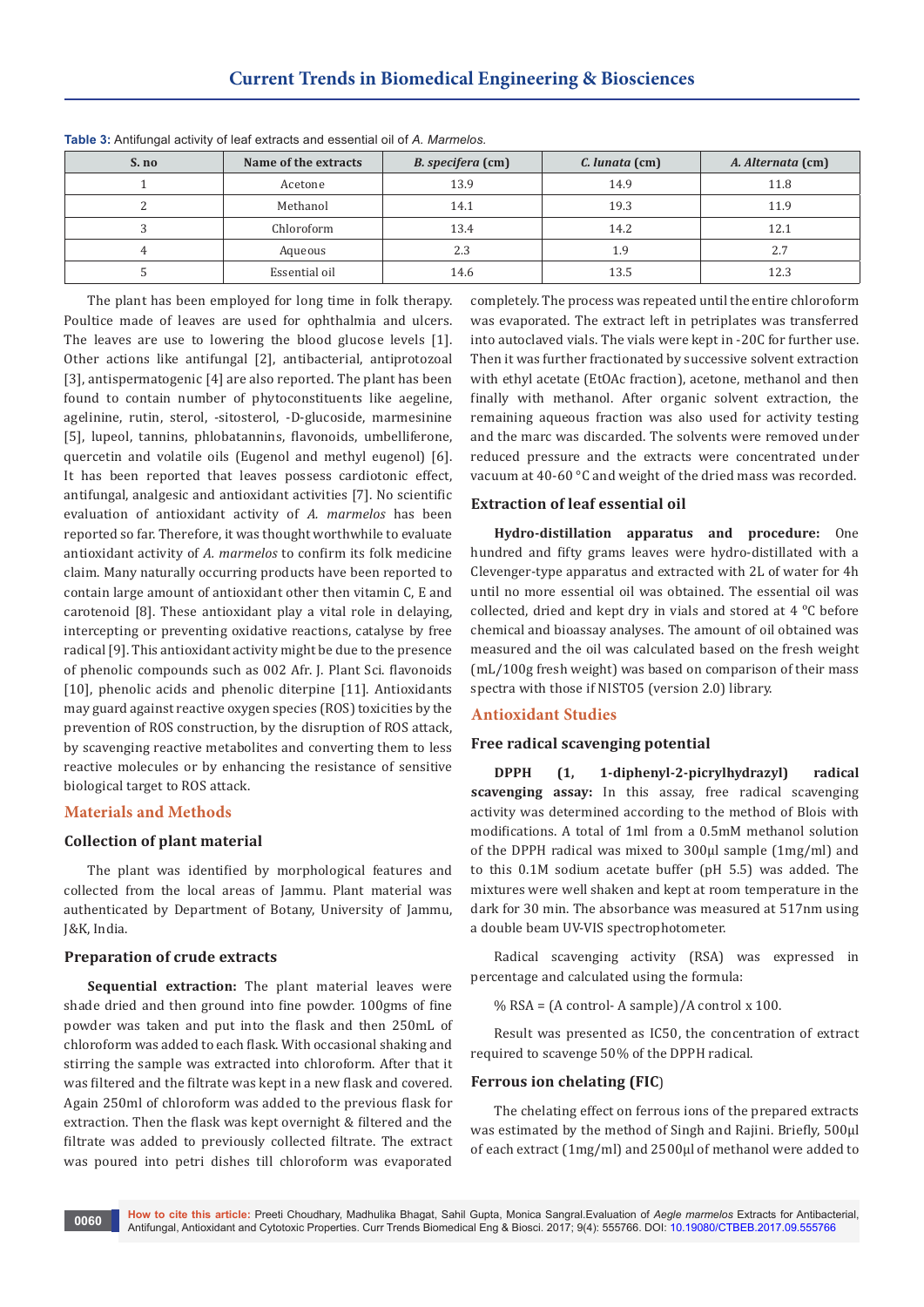60μl of 2mM FeCl2. The reaction was initiated by the addition of 120μl of 5mM ferrozine into the mixture, which was then left at room temperature for 10min before determining the absorbance of the mixture at 562nm.

The ratio of inhibition of ferrozine-Fe2+complex formation was calculated using the equation:

% inhibition = ([abs. of control- abs. of test sample] / abs. of control) × 100

#### **Antibacterial activity**

The antibacterial activity was performed using agar well diffusion technique as described by NCCLS, 1999. Briefly, 100µl each of the bacterial suspensions (108CFU/ml) i.e. *Bacillus subtilis, Bacillus cereus, Staphylococcus aureus, Escherichia coli, Enterococcus fecalis, Alcaligens denitrificans, Camphylobacter coli, Pseudomonas alcaligens, Alcaligens denitrificans, Micrococcus luteus and Klebsiella pneumonia* were spread on nutrient agar plate. The wells were created in the pre-seeded plates using borer. Extract was added into each well. Finally the plates were kept for incubation at 37 °C for 24h. Chloramphenicol  $(10^{\circ}$ g/ml) was used as positive reference. Microbial growth was determined by measuring the zone of inhibition.

## **Antifungal activity**

Antifungal activity of the extracts was determined by poisoned food technique against three different plant pathogenic fungi viz. *Alternaria alternata, Curvularia lunata*, and *Bipolaris specifera*. The test component was added to the sterilized potato dextrose agar in 9cm petri plates. After the preparation of plates containing different concentrations of extracts, test fungus (5mm) was inoculated in the centre of the agar plate (upside down). Plates were then incubated in dark at 26 ᵒC. The extension diameter of hyphal growth was measured at 24 hour interval, till growth of fungus in the plate without test component (control) reached the edge of the plate. The experiment was conducted in three replicates and results were expressed as average of the three. Fungal growth diameter in each plate containing different concentrations of test component was determined to calculate per cent growth inhibition.

The antifungal indices were determined as:

Antifungal index  $(\%) = (1-Da/Db) \times 100$ .

#### **Results**

In the present study, leaves of *A. marmelos* (Bael) were collected from bhaderwah area of Jammu. The different types of solvents viz. Acetone, methanol, chloroform and aqueous were used for the extraction. Essential oil was extracted using hydro distillation method. These extracts and essential oil were further used to check antimicrobial, antifungal, antioxidant and cytotoxic potential.

## **Antibacterial and antifungal activity**

The antibacterial and antifungal properties of the extract and essential oil was assessed by using agar well diffusion technique against 7 pathogenic bacterial and fungal strains, and the results were compared with the activity of the positive control, chloramphenicol. The results of antifungal assay are obtained by Food Poisoned Technique. It is an assay method by which we can find the growth of the fungi. The extract showed considerable antibacterial activities against most of the test organisms. The most prominent anti-bacterial profile was exhibited against *S .aureus* with the zones of inhibition of 9mm followed by A. *denitrificans* 8mm, *E. coli* 7mm and *B subtilis* 5.5mm respectively in case of chloroform extract. The most noteworthy activity was observed against all three fungal pathogens.

#### **Cytotoxic activity**

In vitro cytotoxic potential of the leaf methanol extract and essential oil of *A. marmelos* against breast T47D cell line was assessed by the MTT assay for which the IC50 value were 34.52µg/mL and 45.57µg/mL respectively. Earlier reports showed the cytotoxic activity of the leaf extracts of *A. marmelos* against cell lines [12].

Tetrazolium-based colorimetric assay (MTT) which measures the reduction of the tetrazolium salt MTT (3-[4,5-dimethylthiazol-2-yl]-2,5-diphenyltetrazolium bromide; Roche) into a blueformazan product, mainly by the activity of the mitochondrial enzymes, cytochrome oxidase and succinatedehydrogenase [13]. Typically, 100μl of cells suspension were plated at a density of approximate 2 ×104 cells per well in a 96-well plate, and were subsequently incubated at 37 °C in a 5% CO2 humid incubator for 24 hours. Then essential oil and methanol extract with different concentrations were added to each group (triplicate wells) and the incubation was continued for 24h, followed by adding l0μl (5mg/ml) of MTT dye solution to each well for 4 hours at 37 °C. After removal of the MTT dye solution, cells were treated with 100μl DMSO and the absorbance at 490nm was quantified using ELISA reader. The cytotoxicity was calculated after comparing with the control (treated with 0.1% DMSO). Cytotoxicity is expressed as the concentration of drug inhibiting cell growth by 50% (IC50) that came to all tests and analysis were run in triplicate and mean values recorded [14-16].

## **Conclusion**

It is quite evident from the research that *Aegle marmelos*  contains a number of phytoconstituents which reveals its uses for various therapeutic purposes. The Plant or its individual parts can be used for the treatment of various disorders in human being such as fungal infection, microbial infection, inflammation etc. Still so much work is required with the *Aegle marmelos* to investigate the mechanism of actions with other therapeutic activities.